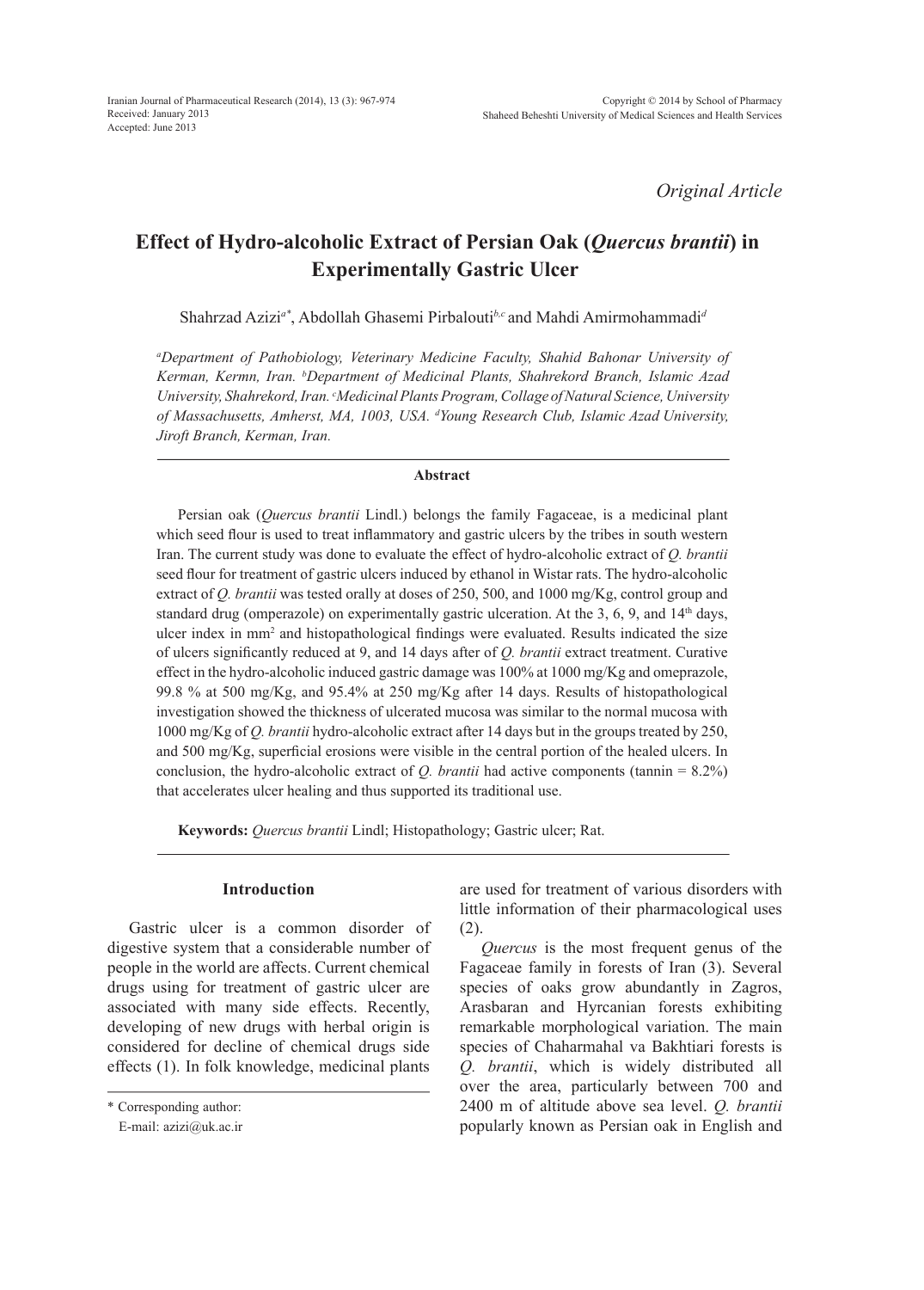"Balout Irani" in Persian used for treatments gastric disorders by traditional people in Zagros region (Chaharmahal va Bakhtiari, Ilam and Kohghiluyeh va Boyer Ahmad provinces), southwestern Iran (4, 5, 6). The seed hulls of the Persian oak have been used as an anti-diarrheic remedy in traditional medicine. The tannins extracted from *Q. brantii* have contractive and disinfectant effects (7). The extracts isolated from *Q. brantii* seed and seed hulls have been shown to have biological and pharmacological activities such as anti–bacterial (8, 9, 10), wound healing effect (11).

To our knowledge, no documented reports on the hydro-alcoholic extract of *Q. brantii* seed on gastric ulcers are available. Therefore, the aim of this study was to evaluate the effect of hydroalcoholic extract of *Q. brantii* seed flour for treatment of gastric ulcers induced by ethanol in Wistar rats.

# **Experimental**

*Collection and identification of plant material* Fruits of Persian oak (*Quercus brantii*  Lindl., the Fagaceae family) were collected in September 2011 from Ardal region in central Zagros mountains (latitude. 31° 50´, longitude. 51° 23´, altitude. 2120 m above sea level), Chaharmahal va Bakhtiari province, Iran. Plant identities were confirmed by Dr. H.A. Shirmardi, and a representative voucher specimen (IAUSHK-351) was been placed in the Herbarium of Research Center of Medicinal Plants and Ethno-veterinary, I.A.U, Iran.

### *Plant extract preparation*

Seeds of Persian oak were dried inside for one week at room temperature (30  $\pm$  5 °C), and the ground to fine a powder using Moulinex food processor. The hydro-alcoholic extract was obtained by maceration of the crude plant powder with ethanol/water (70/30) for four days in a chamber temperature  $(35 \pm 5 \degree C)$  in the dark. The extract was filtered using a sterile cloth sheet. The filtrate was evaporated under reduced pressure at temperature below 45 °C with a rotary evaporator and a dark green hydroalcohol extract (yield: 14.1%) was obtained. Phytochemical screening of the extract revealed the presence of tannins. The extract samples were stored in universal bottles and kept at 4 °C prior to use.

# *Ethanol induced ulcer*

Male Wister rats (200-250 g) of three months were used. The animals were housed in standard environmental conditions of temperature  $(22 \pm 3 \degree C)$ , humidity  $(60 \pm 5\%)$  and a 12 h light/ dark cycle. During experimental time rats were given standard pellet diet (Pastor Institute, Iran) and water *ad libitum*. The rats were used for the experiment after one week of acclimatization period. All the procedures were approved by the Medical Ethics Committee of Shahrekord University of Medical Sciences. The rats fasted for 48 h and supplied with sucrose 8% during the fasting period. Each animal received 1 mL of absolute ethanol (99.6%) orally (12, 13). The animal divided in groups including *Q. brantii* extracts (250, 500, and 1000 mg/Kg), omeprazole (20 mg/Kg), and distilled water (control negative). Treatment was performed orally after 1 h of ulcer induction until 14 days.

### *Determination of ulcer index*

On 3, 6, 9, and 14 days after induced ulcer, experimental rats were euthanized and then necropsied. After excision of the abdomen, the stomach was opened along the greater curvature and washed by normal saline. Ulcer areas on the glandular and non-glandular of gastric mucosa were examined macroscopically. Graded transparency sheet with square millimeter paper was put on stomachs› surface and investigated under a dissecting microscope. The ulcerous areas were drawn on sheet. The sum of the ulcerous areas was expressed in mm2 as the ulcer score. Curative effects of the *Q. brantii* extracts were evaluated with the following formula and compared with the results obtained from control and omeprazole groups (14).

$$
Curative ratio = \frac{(Control \text{ luer index}) - (Test \text{ luer index})}{(Control \text{ luer index})} \times 100
$$

*Pathologic investigation* At the 3, 6, 9 and  $14<sup>th</sup>$  days, experiment was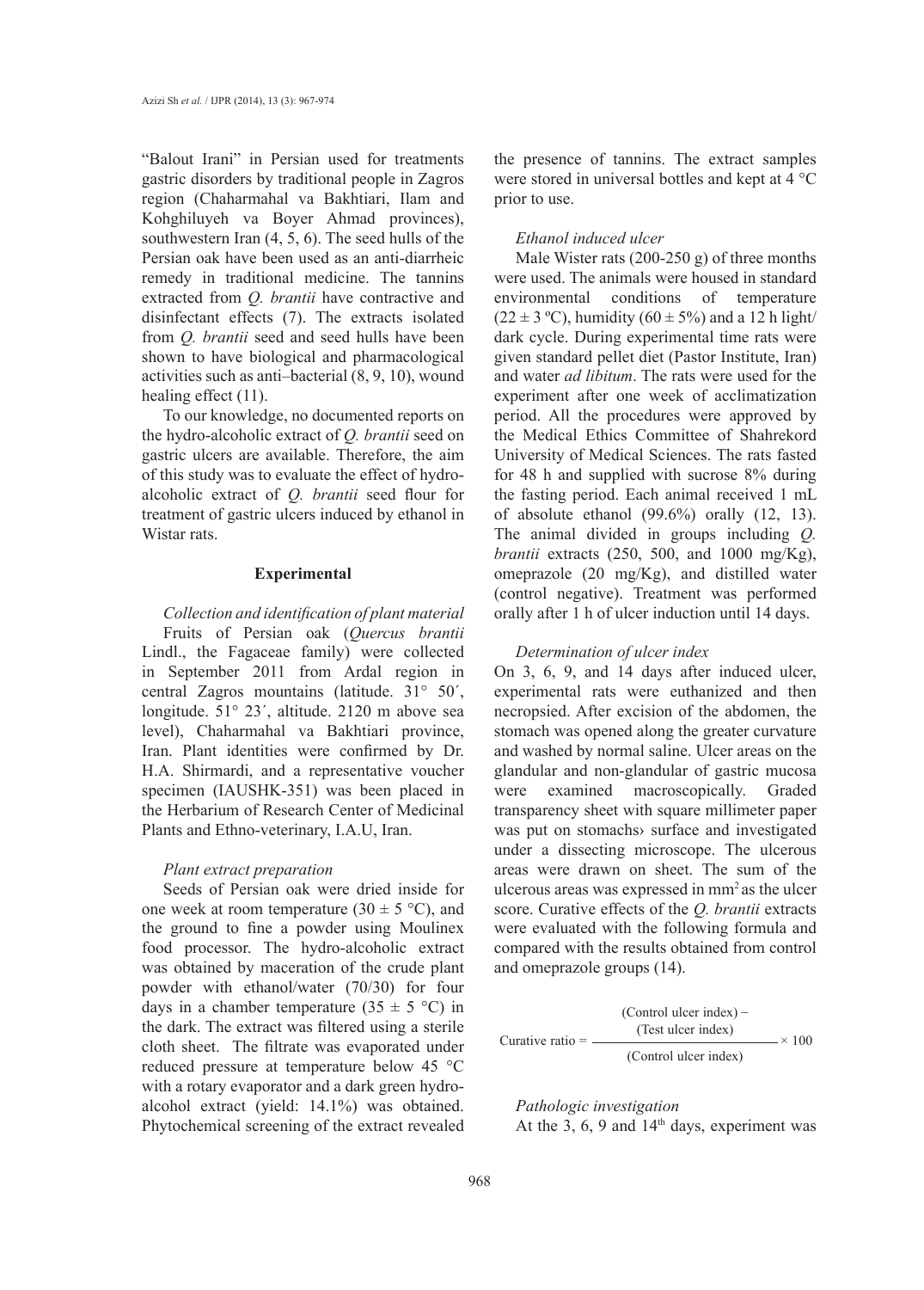| $\boldsymbol{p}$ | Curative Ratio (%)       | Ulcer index $(mm2)$                                                                                  | Dose (mg/Kg)             | <b>Test Samples</b>                              | <b>No of Animals</b>              | <b>Treatment duration</b> |
|------------------|--------------------------|------------------------------------------------------------------------------------------------------|--------------------------|--------------------------------------------------|-----------------------------------|---------------------------|
| 0.05<            | $\overline{\phantom{a}}$ | $321.66 \pm 17.90$ b*                                                                                |                          | Ethanol + D.W                                    | 3                                 |                           |
|                  | 53.3                     | $150.00 \pm 33.20$ <sup>ab</sup>                                                                     | 20                       | Ethanol + Om                                     | 3                                 |                           |
|                  | 60.1<br>72.2<br>41.9     | $128.33 \pm 9.27$ <sup>a</sup><br>$90.00 \pm 12.16$ <sup>a</sup><br>$186.66 \pm 43.71$ <sup>ab</sup> | 250<br>500<br>1000       | $Ethanol + QB$<br>Ethanol + QB<br>Ethanol + QB   | 3<br>3<br>$\overline{\mathbf{3}}$ | 3 days                    |
| 0.01<            |                          | $251.0 \pm 26.83^b$                                                                                  |                          | Ethanol + D.W                                    |                                   |                           |
|                  | 79.6                     | $51.00 \pm 11.84$ <sup>a</sup>                                                                       | 20                       | Ethanol + Om                                     | 3<br>$\overline{\mathbf{3}}$      | 6 days                    |
|                  | 68.4<br>74.2<br>70.9     | $79.33 \pm 24.67$ <sup>a</sup><br>$64.66 \pm 7.42$ <sup>a</sup><br>$73.00 \pm 18.00^{\text{ a}}$     | 250<br>500<br>1000       | Ethanol + $QB$<br>Ethanol + QB<br>Ethanol + QB   | 3<br>3<br>$\overline{3}$          |                           |
| 0.01 <           | $\overline{\phantom{a}}$ | $285.66 \pm 7.85$ <sup>c</sup>                                                                       |                          | Ethanol + D.W                                    | 3                                 |                           |
|                  | 93.1                     | $19.66 \pm 8.19$ <sup>a</sup>                                                                        | 20                       | Ethanol +Om                                      | 3                                 |                           |
|                  | 79.2<br>93.9<br>96.3     | $59.33 \pm 8.29$ <sup>b</sup><br>$17.33 \pm 6.35$ <sup>a</sup><br>$10.33 \pm 4.91^{\circ}$           | 250<br>500<br>1000       | Ethanol + QB<br>$Ethanol + OB$<br>Ethanol + QB   | 3<br>3<br>3                       | 9 days                    |
| 0.01<            | $\overline{\phantom{a}}$ | $314.66 \pm 17.75^{\mathrm{b}}$                                                                      | $\overline{\phantom{a}}$ | Ethanol + D.W                                    | $\overline{3}$                    |                           |
|                  | 100                      | 0 <sup>a</sup>                                                                                       | 20                       | Ethanol + Om                                     | 3                                 |                           |
|                  | 99.8<br>95.4<br>100      | $14.33 \pm 2.96$ <sup>a</sup><br>$0.33 \pm 0.33$ <sup>a</sup><br>0 <sup>a</sup>                      | 250<br>500<br>1000       | $Ethanol + QB$<br>Ethanol + OB<br>$Ethanol + OB$ | 3<br>3<br>3                       | 14 days                   |
|                  |                          |                                                                                                      |                          |                                                  |                                   |                           |

**Table 1.** Effect of *Quercus brantii* extract on ethanolic gastric ulcer in rats.

Note: results are mean±SD.

\*Similar letters show no significant difference between groups.

terminated, and the ulcer area was removed from the surviving animals for histological examination. Tissue samples from each suspected lung and regional lymph node  $(1 \times 1)$ x 0.5 cm3 ) were fixed in 10% neutral buffered formalin for histopathological examination. The samples were then dehydrated in graded ethanol and embedded in paraffin. Sections of 5 μm in thickness were stained with hematoxylin and eosin and examined by an ordinary light microscope (Olympus BX51).

## *Statistical analysis*

The results were expressed as mean  $\pm$ SD. The differences between ulcer indexes of experimental groups were rested by using ANOVA. Means of ulcer index were compared by Tukey-test at  $p \le 0.05$  level. All data processing was performed with SPSS software (version 11.5).

#### **Results**

#### *Ulcer index*

The analysis variance indicated significant differences  $(p \leq 0.01)$  among different experimental and control groups for ulcer index on 3, 6, 9 and 14 days after ulcer induction (Table 1). At  $3<sup>th</sup>$  day, ulcer index score decreased significantly from  $321.7 \pm$ 17.9 mm<sup>2</sup> in negative control to  $128.3 \pm 9.27$ , 90.0  $\pm$  12.16, 186.66  $\pm$  43.71, and 150.00  $\pm$ 33.20 mm2 in animals treated with the hydroalcoholic extracts of *Q. brantii* at 250, 500, and 1000 mg/Kg and standard drug (omeprazole). At 6<sup>th</sup> day, ulcer index score decreased significantly from  $251+26.8$  mm<sup>2</sup> in negative control to  $79.33 \pm 24.67$ ,  $64.66 \pm 7.42$ ,  $73.00 \pm 18.00$ , and  $51.00 \pm 11.84$  mm<sup>2</sup> in animals treated with the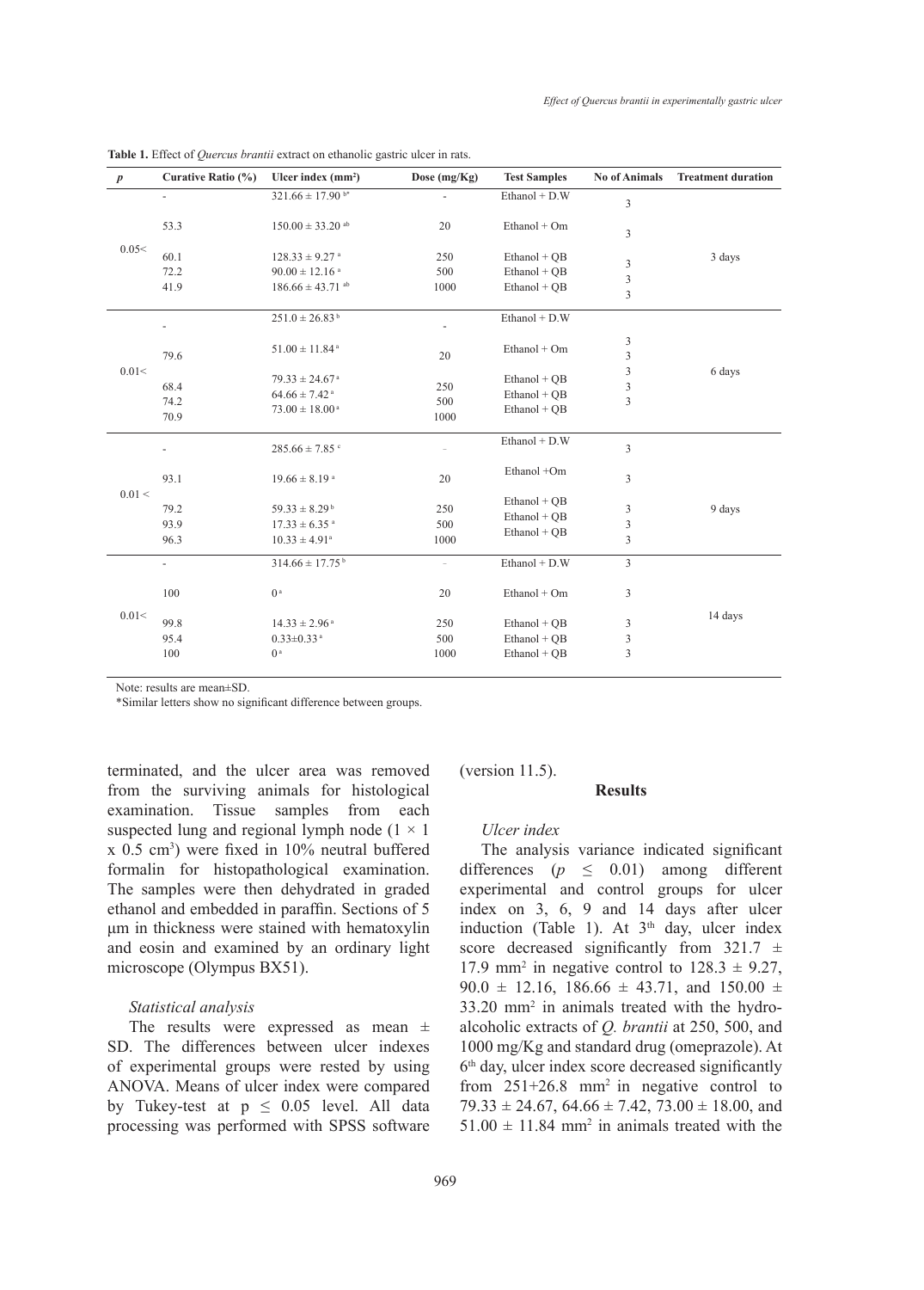hydro-alcoholic extracts of *Q. brantii* at 250, 500 and 1000 mg/Kg and standard drug. At  $9<sup>th</sup>$ day, ulcer index score decreased significantly from  $285.66 \pm 7.85$  mm<sup>2</sup> in negative control to  $59.33 \pm 8.29$ ,  $17.33 \pm 6.35$ ,  $10.33 \pm 4.91$ , and  $19.66 \pm 8.19$  mm<sup>2</sup> in animals treated with the hydro-alcoholic extracts of *Q. brantii* at 250, 500, and 1000 mg/Kg and standard drug. At  $14<sup>th</sup>$ day, ulcer index score decreased significantly from  $314 \pm 17.75$  mm<sup>2</sup> in negative control to  $14.33 \pm 2.96$ ,  $0.33 \pm 0.33$ , 0.00, and 0.00 mm in animals treated with the hydro-alcoholic extracts of *Q. brantii* at 250, 500, and 1000 mg/Kg and standard drugs. Generally, the results indicated that omeprazole, the hydro-alcoholic extracts of *Q. brantii* at 1000, 500, and 250 mg/Kg had 100%, 100%, 99.8%, and 95.4% healing effect after 14 days induced ulcer, respectively.

# *Evaluation of histopathologic findings*

At  $3<sup>th</sup>$  day of treatment, all experimental and control groups indicated severe mucosal ulceration, necrosis and hemorrhage grossly. Ulcers in different forms and sizes were observed principally in glandular and lesser in non-glandular part of stomach. The mucosal stomach showed hyperemia. The margins ulcers were swollen due to edematous. Hyperemia was more evident in the control groups than in the others. Histopathologically, gastric mucosa was sloughed due to necrosis, and erosions and ulcers in different degrees were occurred. Lamina properia showed hyperemia and hemorrhage. Around the marginal ulcers, inflammatory cells especially neutrophils and a few eosinophils infiltrated. Submucosa layer was edematous and thickened by aggregation a lot of fibrinohemorrhgic exudates.

At 6<sup>th</sup> day, the hyperemia and hemorrhage were decreased in all treated groups especially the group treated by omeprazole. A fibrinonecrotic layer was covered various sizes of ulcers and erosions superficially. The control group showed severe hemorrhage and hyperemia with severe ulcers. At the base of ulcerated areas, granulation tissue developed. Lamina properia and submucosa layer were moderately hyperemic and inflammatory cells were present in these layers.

At 9th day, mucosal hemorrhage and

hyperemia were decreased remarkable in the hydro-alcoholic extracts of *Q. brantii* at 500, and 1000 mg/Kg and omeprazole group in comparison to control group. The ulcerated lesions were repaired but small erosions were remained yet. The treated group by 250 mg/Kg extract of *Q. brantii*, indicated more hemorrhage and hyperemia, and presence of some ulcers were noticeable. Thickness of gastric mucosa was variable in different areas. Microscopic study indicated proper regeneration of epithelium, especially in the edges of ulcers. New formed gastric glands had simple columnar epithelium with dilated lumens. In the central portion of the healed ulcers superficial erosions were visible. A dense connective tissue scar was observed at the base of healed ulcer. In the submucosa layer, a great number of newly formed vessels were considerable in the extracts treated groups, especially at the higher doses.

At 14th day, no gastric erosions or ulcers were found in the rats which received the extract of *Q. brantii* at 1000 mg/Kg, and omeprazole but very small erosions were visible yet at dose 250 and 500 mg/Kg of extracts (Figure 1). Control group showed sever hemorrhage and mucosal lesions (Figure 2). We observed a thicker regenerative mucosa in the treated animals with 1000 mg/ Kg and omeprazole in comparing to the groups treated with 250 and 500 mg/Kg for 14 days. Very small superficial erosions were observable yet in the central portion of the healed ulcers (Figure 3). In all groups, there were infiltration of a few lymphocytes and eosinophils in the submucosa layer and the base of repaired areas.

# **Discussion**

In ethno-pharmacology knowledge, study on natural herbal products is aimed for improvement of new drugs because chemical drugs are expensive and have several disadvantages. Attention is focused on components with less price and toxicity that may be more effective. Medical plants are a candidate for substitution with currents drugs (15). In folk medicine, some *Quercus* species is a medical plant with various therapeutic properties specially treatment of gastritis (16-18). The current study investigated the healing effect of *Q. brantii* on gastric ulcers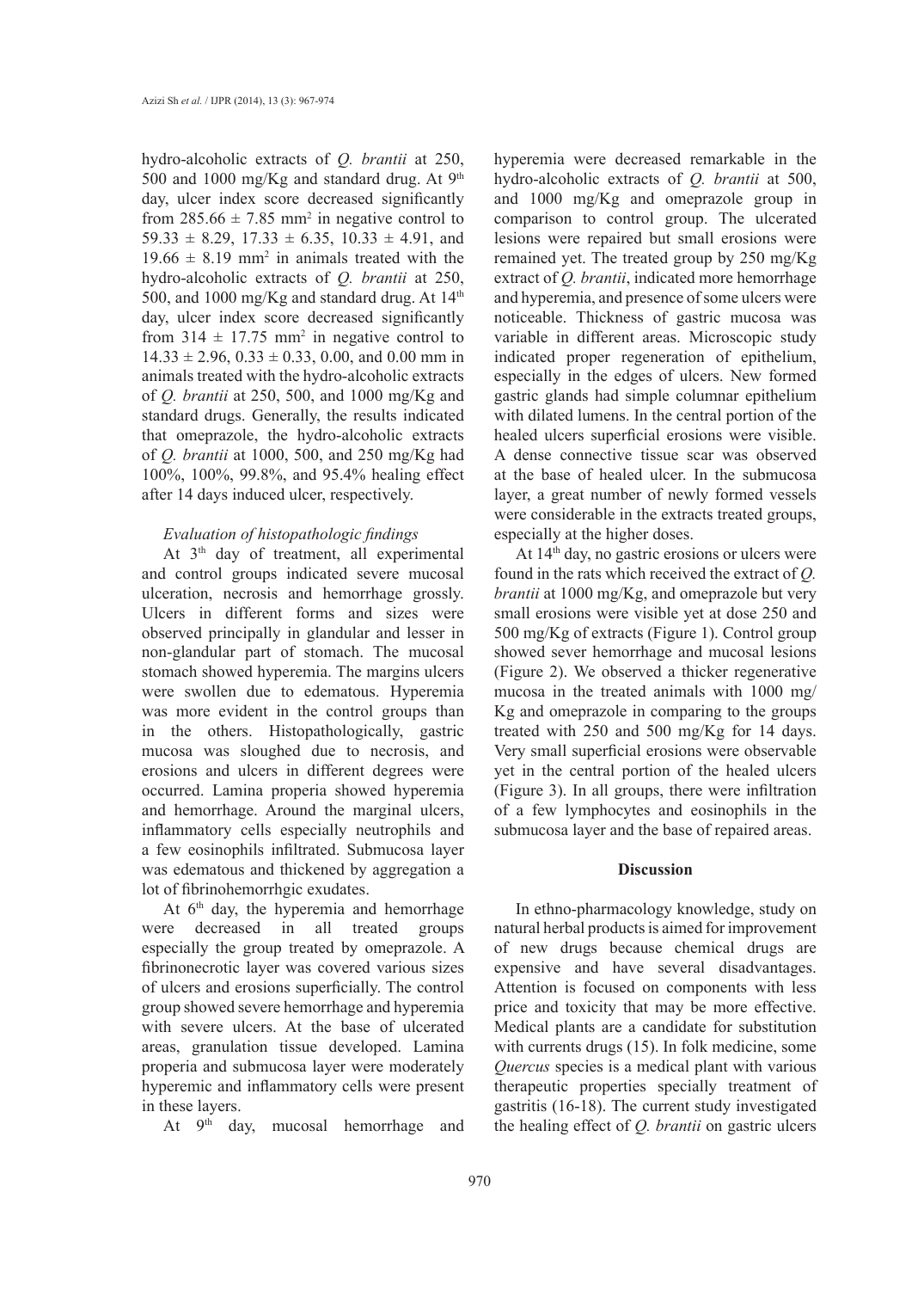

**Figure 1.** Ethanol-induced ulcers in rat's stomach 14 days after treatment; a-d) rat treated with *Quercus brantii* extract 250, 500, 1000 mg/Kg and omeprazole (20 mg/Kg) respectively. Macroscopic small erosions and ulcers are visiblein treated rat with 250 and 500 mg/ Kg extract (arrows).

induced by ethanol in rats. In experimental studies, intra-gastrically ethanol uses as the most common ulcerogenic agent that lead to severe erosions and ulcers in the stomach (19). The pathogenesis of ethanol-induced gastric ulcers is multifactorial. It causes mucus content of gastric wall is depleted (20). Ethanol disrupts the mucosal barrier of gastric wall with induction of damage to microvessels (21, 22). In addition, some agents such as indomethacin, alcohol, and aspirin produce oxygen free radicals and enhance lipid peroxidation (23). A powerful relationship has been observed between lipid peroxidation and ulcer formation in the stomach (24).Ethanol induces gastric damages through the oxidative stress and producing of reactive oxygen species (25). Results of our study indicated the hydroalcoholic extract of *Q. brantii* extract decreased



**Figure 2.** Severe gastric erosions, ulcers and hemorrhage induced by ethanol in ratafter14 days (negative control group treated by saline).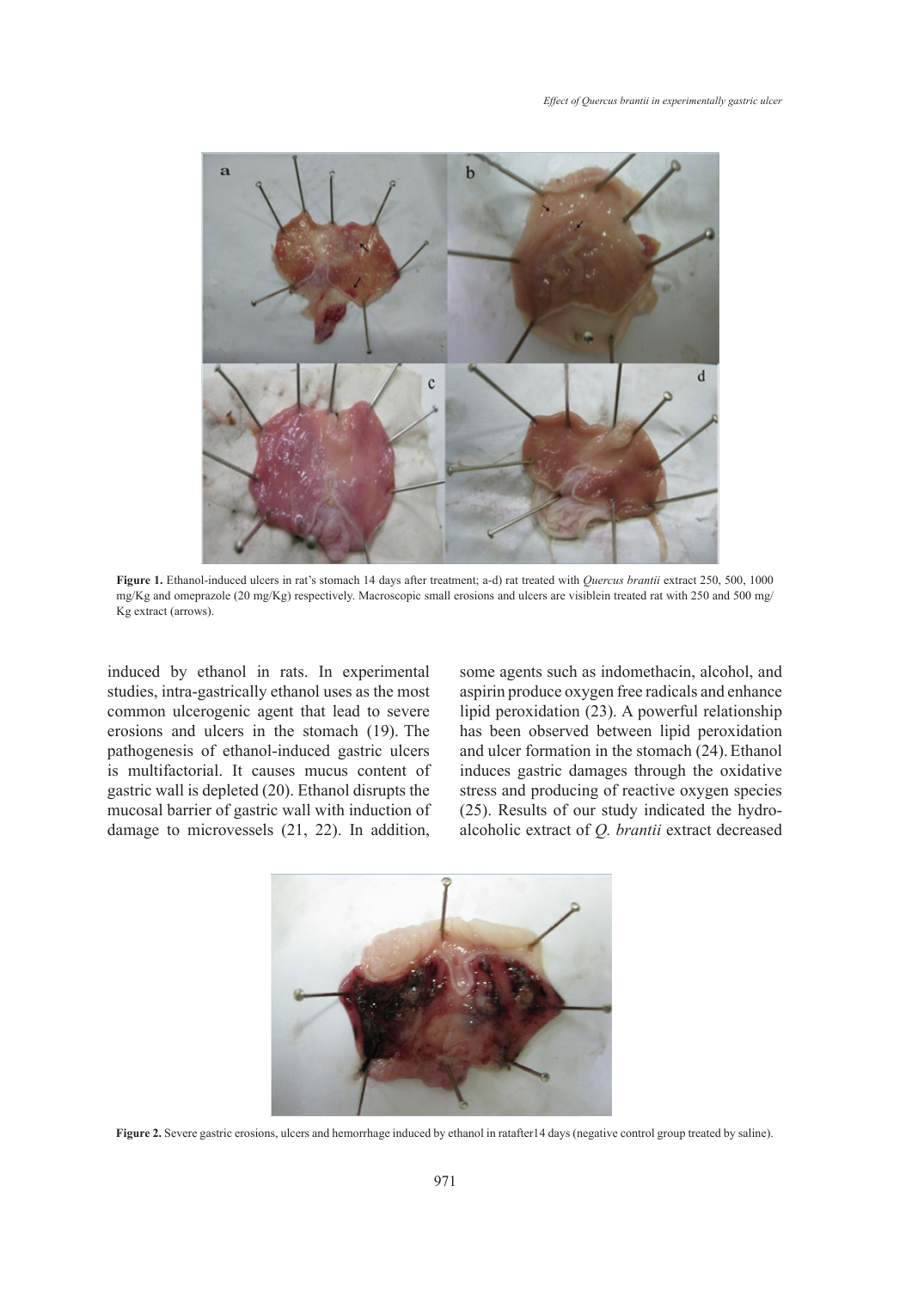

**Figure 3.** Histopathologic features of stomach in rat treated with *Quercus brantii* extract (250 and 500 mg/Kg) show remained superficial erosion in the central part of healed ulcer (arrow) in comparing with dose 1000 mg/Kg of extract (Figure b) (×100, H-E).

index ulcers significantly at all doses (250, 500, and 1000 mg/Kg). The macroscopic measures of ulcers showed that the *Q. brantii* extract repaired ethanol induced gastric lesions dose dependently. These results indicate a relationship between extract dosages and time. Microscopically, the thickness of ulcerated mucosa was similar to the normal mucosa with 1000 mg/Kg of *Q. brantii* extract after 14 days but in 250, and 500 mg/Kg dose of extract very small superficial erosions were observed in the gastric wall after 14 days of treatment. Several studies (26, 27, 28, 29, 30) on the gastro-protective effect of crude drugs extracts and herbal mixtures suggest that most studies can be undertaken with doses in the range 100–800 mg/Kg of both crude drug extracts and herbal mixtures. Even at those doses the extract amount administered is a multiple of the traditional doses. In agreement with our study, review literature shows different species of *Quercus* have therapeutic effects on gastric ulcer. Ebrahimi *et al.* (2012) investigated the antibacterial and wound healing effects of methanolic extract of *Q. persica*  fruits in three concentrations (25, 50, and 75

mg/mL) in rats. Their results showed that all concentrations were effective on the inhibition of *Staphylococcus aureus*, *S. epidermidis,* and *Escherichia coli* but the effect of 50 and 75 mg/mL extracts was significant for bacteria. In addition, the treated wounds with extract indicated better epithelialization, and wound contraction in comparison to control wounds. They suggested *Q. persica* possesses compounds with antibacterial and wound healing properties (11). Khouzami *et al*. (2009) investigated gastro-protective effect of *Q. infectoria* extract bark for two days. They reported (56–67%) protection against induced gastric lesions by ethanol (16). Gastro-protective and curative effects of *Quercus* spp. against ethanol-induced gastric damage were also attributed to other species of *Quercus* including extract from *Quercus ilex* root bark (31, 32), *Q. coccifera*  and, *Q. aegilops* fruits (17). Khennouf *et al.* (2010) studied the anti-lipoperoxidant activity of some phenolic acids, flavonoids and purified tannins from *Quercus* spp. They described the phenolic acids, flavonoids and purified tannins exhibit gastro-protective properties by acting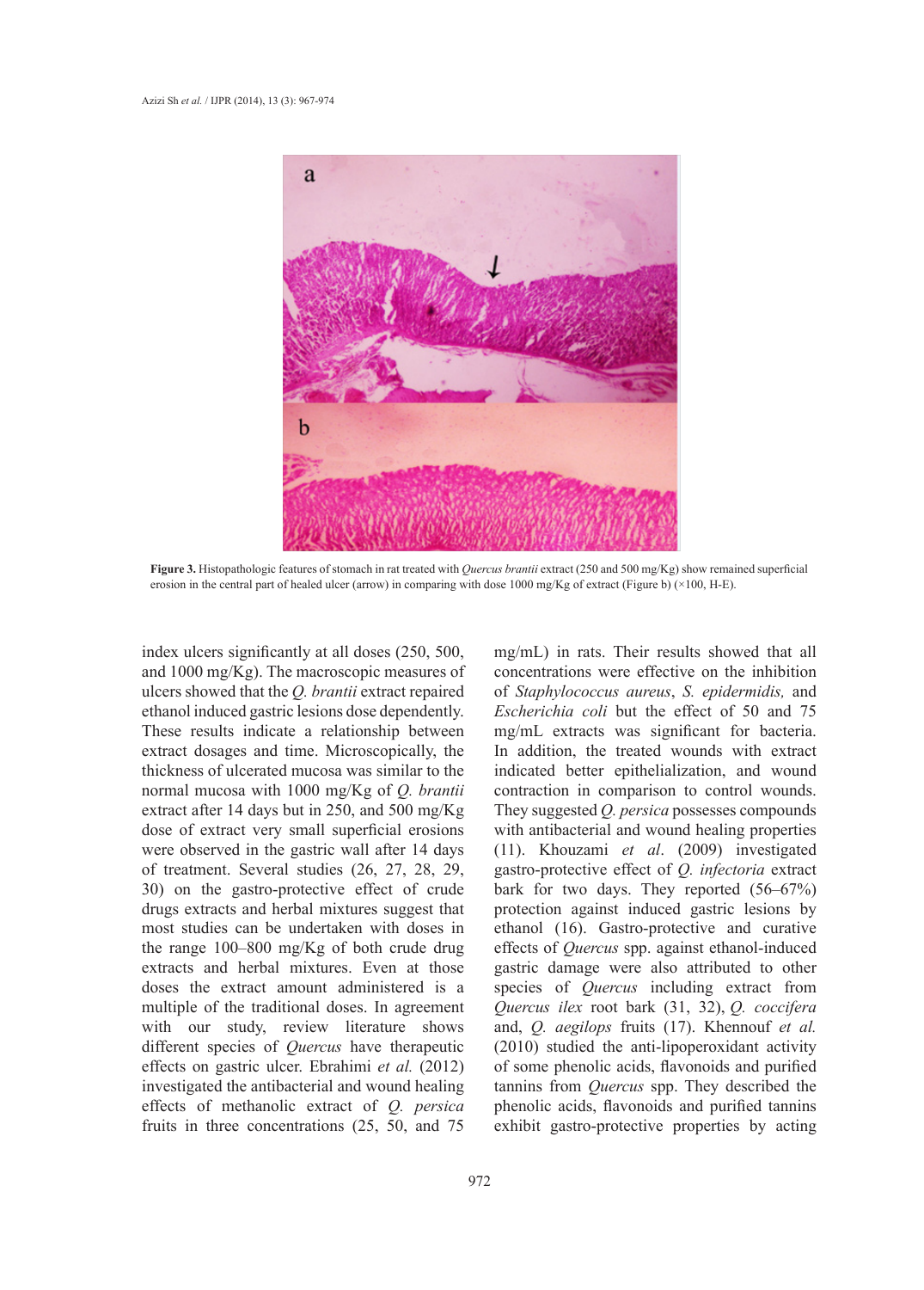as inhibitors of lipid peroxidation process (33). These materials showed anti-lipoperoxidant activity. This antioxidant property is believed to be responsible for the gastro-protective effects of *Quercus* tannins and phenolic compounds. In addition, reported the polyphenols such as tannic acid, quercetin and ellagic acid in *Q. infectoria*  bark, are able to inhibit the proton pump present in paretial cells and resulting in decreasing of gastric acid secretion (18, 31, 32). Khennouf *et al*. (2003) used extracted tannins from leaves of *Q. suber* and *Q. coccifera* orally in mice and observed this component prevented the gastric lesions induced by ethanol (18). In current study, the presence of tannin 8.2% based dry weight in seed flour of *Q. brantii* may be responsible for the curative action of the hydro-alcoholic extract of *Q. brantii* seed. The animals treated with the fruit extract at a higher dose of 1000 mg/Kg did not manifest any significant abnormal signs and changes in behaviors. They had no mortality and decreasing of weight during the course of the experiment. Further studies are needs for detection of different components of *Q. brantii* extract and demonstration of their therapeutic effects of each purified substance.

In conclusion, we can suggest the hydroalcoholic extract of *Q. brantii* seed is effective in experimentally healing rat ulcers. The hydroalcoholic extract of *Q. brantii* seed at 250, and 500 mg/Kg produced a significant gastric ulcer when compared with the negative control. We suggest the extract of *Q. brantii* seed and more appropriately the active compounds should be assessed for action mechanisms to elucidate their mode of action. Furthermore, new action mechanisms may be discovered. Hence, the results of current study support the traditional uses of *Q. brantii* to treat gastric ulcer.

#### **References**

- (1) Arun M and Asha VV. Gastroprotective effect of *Dodonaea viscosa* on various experimental ulcer models. *J. Ethnopharmacol.* (2008) 118: 460-465.
- (2) Veiga Junior VF, Pinto AC and Maciel MAM. Plantas medicinais: cura segura? *Quim. Nova.* (2005) 28: 519- 528.
- Panahi P, Jamzad Z, Pourmajidian MR, Fallah A, (3) Pourhashemi M and Sohrabi H. Taxonomic revision of the *Quercus brantii* complex (Fagaceae) in Iran with emphasis on leaf and pollen micromorphology. *Acta*

*Bot. Hung.* (2012) 54: 355-375.

- Ghasemi Pirbalouti A. Medicinal plants used in (4) Chaharmahal and Bakhtyari districts, Iran. *Herba. Pol.* (2009) 55: 69-75.
- Mosaddegh M, Naghibi F, Moazzeni H, Pirani A and (5) Esmaeili S. Ethnobotanical survey of herbal remedies traditionally used in Kohghiluyeh va Boyer Ahmad province of Iran. *J. Ethnopharmacol.* (2012) 141: 80- 95.
- Ghasemi Pirbalouti A, Momeni M and Bahmani M. (6) Ethnobotanical study of medicinal plants used by Kurd tribe in Dehloran and Abdanan districts, Ilam province, Iran. *Afr. J. Tradit. Complement. Altern. Med.* (2013) 10: 368-385.
- Amin GH. *Traditional Pharmaceutical Plants of Iran*. (7) Iranian Ministry of Health and Medical Education Publications, Tehran (1991) 8-10.
- (8) Khosravi AD and Behzadi A. Evaluation of the antibacterial activity of the seed hull of quercus brantii on some Gram negative bacteria. *Pak. J. Med. Sci.* (2006) 22: 429-432.
- Safary A, Motamedi H, Maleki S and Seyyednejad (9) SM. A preliminary study on the antibacterial activity of *Quercus brantii* against bacterial pathogens, particularly enteric pathogens. *Int. J. Botany*. (2009) 5: 176-180.
- (10) Ghasemi Pirbalouti A, Broujeni NV, Momeni M, Poor MF and Hamedi B. Antibacterial activity of Iranian medicinal plants against *Streptococcus iniae* isolated from rainbow trout (*Oncorhynchus mykiss*). *Arch. Biol. Sci.* (2011) 63: 59-66.
- Ebrahimi A, Khayami M and Nejati V. Evaluation of (11) the antibacterial and wound healing activity of *Quercus persica. J. Basic Appl. Sci.* (2012) 8: 118-123.
- $(12)$  Gürbüz I and Yesilada E. Evaluation of the antiulcerogenic effect of sesquiterpene lactones from Centaurea solstitialis L. ssp. solstitialis by using various *in-vivo* and biochemical techniques. *J. Ethnopharmacol*. (2007) 112: 284-291.
- (13) Nwidu LL and Nwafor PA. Gastroprotective effects of leaf extracts of *Carpolobia lutea* (polygalaceae) G. Don. in rats. *Afr. J. Biotech*. (2009) 8: 12-19.
- (14) Suleyman H, Cadirci E, Albayrak A, Polat B, Halici Z, Koc F, Hacimuftuoglu A and Bayir Y. Comparative study on the gastroprotective potential of some antidepressants in indomethacin-induced ulcer in rats. *Chem-Biol. Interact.* (2009) 180: 318-324.
- $(15)$  Borelli F and Izzo AA. The plant kingdom as a source of antiulcer Remedies. *Phytother. Res.* (2000) 14: 581- 591.
- (16) Khouzami L, Mroueh M, Costantine and Daher F. The role of methanolic extract of *Quercus infectoria* bark in lipemia, glycemia, gastric ulcer and bacterial growth. *J. Med. Plant Res.* (2009) 2: 224-230.
- (17) Alkofahi A and Atta AH. Pharmacological screening of the antiulcerogenic effects of some Jordanian medicinal plants in rats. *J. Ethnopharmacol.* (1999) 67: 341-345.
- (18) Khennouf S, Benabdallah H, Gharzouli K, Amira S,